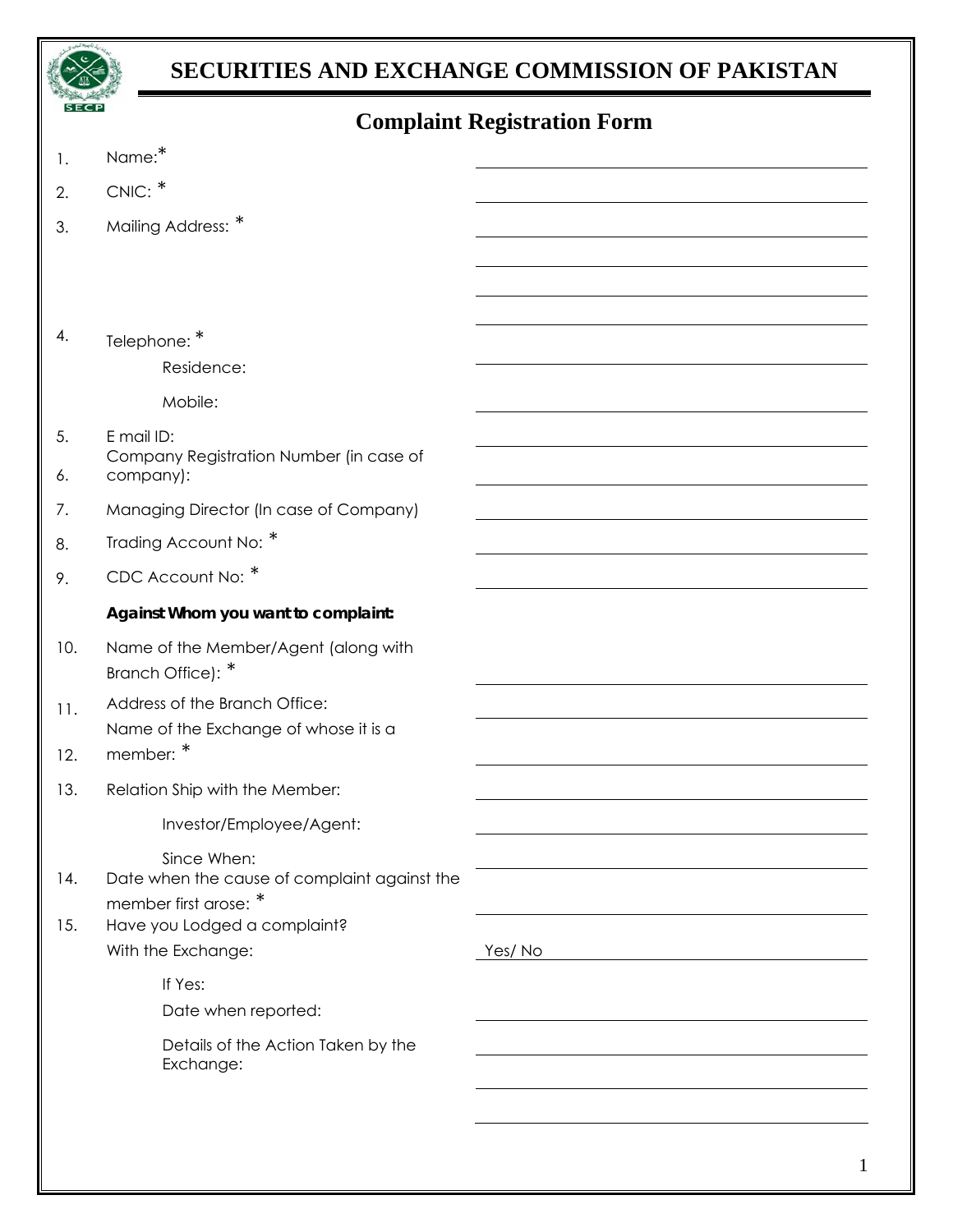|     |              | With the Member:                                                                                             | Yes/No |
|-----|--------------|--------------------------------------------------------------------------------------------------------------|--------|
|     |              | If Yes:                                                                                                      |        |
|     |              | Date when reported:                                                                                          |        |
|     |              |                                                                                                              |        |
|     |              | Details of the Action Taken by the<br>Member:                                                                |        |
|     |              |                                                                                                              |        |
|     |              | With Any Other Forum (such as courts):                                                                       | Yes/No |
|     |              | If Yes:                                                                                                      |        |
|     |              | Date when reported:                                                                                          |        |
|     |              | Details of the Action Taken by the<br>Forum:                                                                 |        |
|     |              |                                                                                                              |        |
|     |              | If the Complaint is not lodged with in 30 days,<br>please provide reasons                                    |        |
| 16. |              | Specify Nature of complaint: *                                                                               |        |
|     | Ш            | Non Transfer of Shares/ Non Payment of Funds                                                                 |        |
|     | ⊔            | <b>Unauthorized Trading</b>                                                                                  |        |
|     | $\mathsf{L}$ | Fraudulent Entries, Incorrect Commission/Charges                                                             |        |
|     |              | Non Provision of Statements/Information                                                                      |        |
|     |              | Trading the wrong scripts- not following the instructions of the client                                      |        |
|     |              | Dealings between employees and clients (under the name of member/broker).                                    |        |
|     |              | Holding, other members' account for dues of family members.                                                  |        |
|     | ⊔            | Dispute with another Investor                                                                                |        |
|     | Ш            | Delay in disposition of matters referred to in arbitration and appeals against the<br>award of arbitration.  |        |
|     | ⊔            | Private Financing arrangements                                                                               |        |
|     | ⊔            | Non Implementation of Award announced by panel of arbitrators                                                |        |
|     | П            | Conflict of Interest in reference to the panel of arbitrators and panel against the<br>award of arbitrators. |        |
|     | $\Box$       | Settlement in reference to defaulted members                                                                 |        |
|     | ⊔            | Value Loss during the period of dispute./Claim of Compensation                                               |        |
|     |              | Other                                                                                                        |        |
|     |              |                                                                                                              |        |
|     |              |                                                                                                              |        |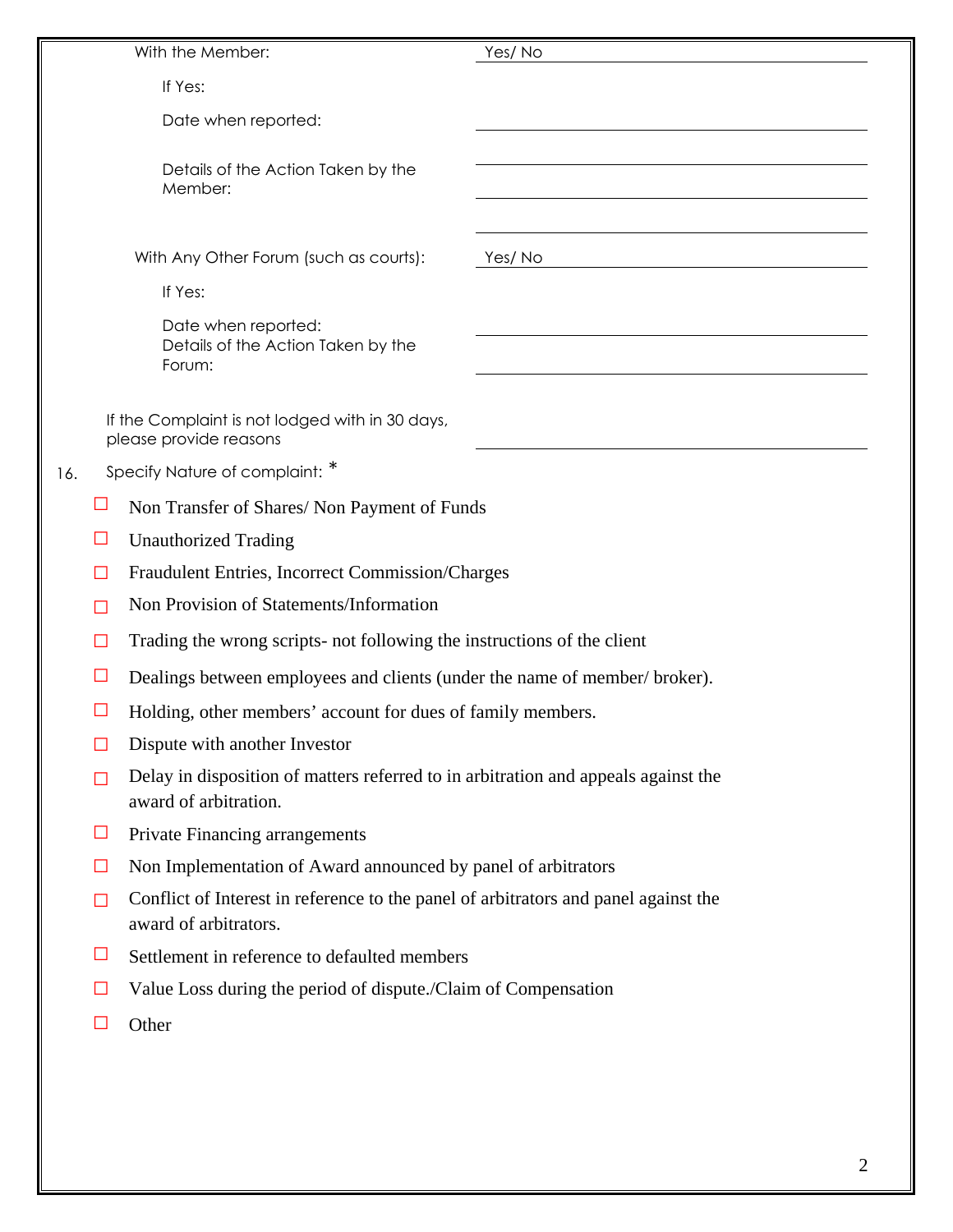|     | their dates:                        |                                      |
|-----|-------------------------------------|--------------------------------------|
|     |                                     |                                      |
|     |                                     |                                      |
|     |                                     |                                      |
|     |                                     |                                      |
|     |                                     |                                      |
|     |                                     |                                      |
|     |                                     |                                      |
|     |                                     |                                      |
|     |                                     |                                      |
|     |                                     |                                      |
|     |                                     |                                      |
|     |                                     |                                      |
|     |                                     |                                      |
|     |                                     |                                      |
|     |                                     |                                      |
|     |                                     |                                      |
|     |                                     |                                      |
|     |                                     |                                      |
|     |                                     |                                      |
|     | Total Claim: *<br>Shares:           |                                      |
|     | Scripts:                            | Quantity:                            |
|     | Ι.                                  | $\mathsf{L}$                         |
|     |                                     | $\parallel.$                         |
|     | $\ensuremath{\mathsf{III}}\xspace.$ | $\ensuremath{\mathsf{III}}\xspace$ . |
|     | IV.                                 | IV.                                  |
| 18. | V.                                  | V.                                   |